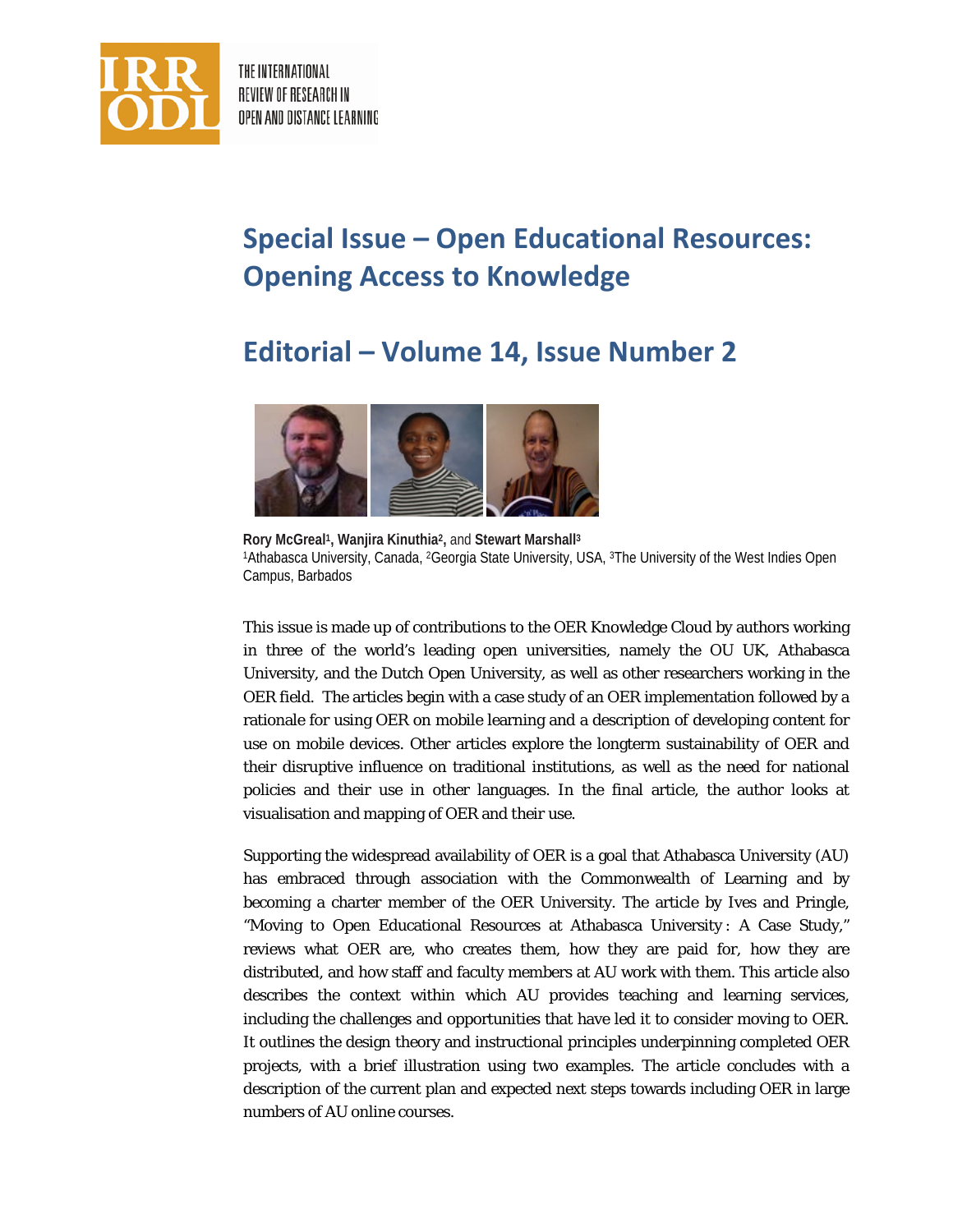In the following article, Mohamed Ally and Mohammed Samaka focus on the link between OER and mobile learning. They recognize that these new devices and increased access to quality content will cause significant shifts in the way education is designed, delivered, assessed, and accredited, even suggesting that future learners may bypass formal education providers. They are proponents of student created content as open access. They note that quality must be assessed not only in terms of the content and the pedagogy, but also in terms of the appropriateness for diffusion on mobile devices accessible to learners over the Internet.

Content development tools can improve the adoption of OER for content creation and subsequent reuse. Kinshuk and Ryan's article "Mobile Authoring of Open Educational Resources as Reusable Learning Objects" introduces an authoring tool for creating learning objects and activities in mobile contexts. This implementation demonstrates insitu capturing of location-aware multimedia examples representing authentic learning situations. The platform enables learners and instructional designers to capture authentic, real-life learning scenarios using integrated mobile device sensors, whenever and wherever they occur. Captured authentic learning examples can be utilized within learning activities, and the learning activities are encapsulated within a learning design. To enable content reuse in other contexts, metadata are collected, and IMS open content standards are used for exporting it. The content is automatically and freely published in a repository and reused in various learning management systems, learning design players, as well as other standardized OER editing and authoring tools.

Developing and sharing OER have great potential to enable people in developed and developing economies to transform their talents into professional competences. Yet, due to the economic crisis and changes in governments, funds for the development of OER are scarce, making it important to think about the sustainability of OER in terms of financial sustainability. This does not necessarily mean that an OER-organization has to generate a competitive return on investment in financial terms for the providers, but an OER business model can help to maximize the supply and maintenance of OER, and to ensure sustainability. In his article "Strategies for Sustainable Business Models for Open Educational Resources" DeLangen provides an overview of possible business models in terms of a Business Canvas. Then, moving on towards more complex *value networks*, DeLangen proposes that an OER-business model should involve both a network approach and a reversal of the concepts of the consumer and the stakeholder as used in regular business analysis.

The article "Government Support for Open Educational Resources : Policy, Funding, and Strategies" by Stacey argues that whilst grants from foundations (such as Hewlett, Mellon, and Gates) played a critical early role in establishing the field of OER, these solutions are not long-term and cannot be relied on for sustaining ongoing operations or generating widespread adoption. In order to sustain ongoing operations and development, government support and funding is required. This article examines the role government policy and public funding is playing in the OER field and the strategies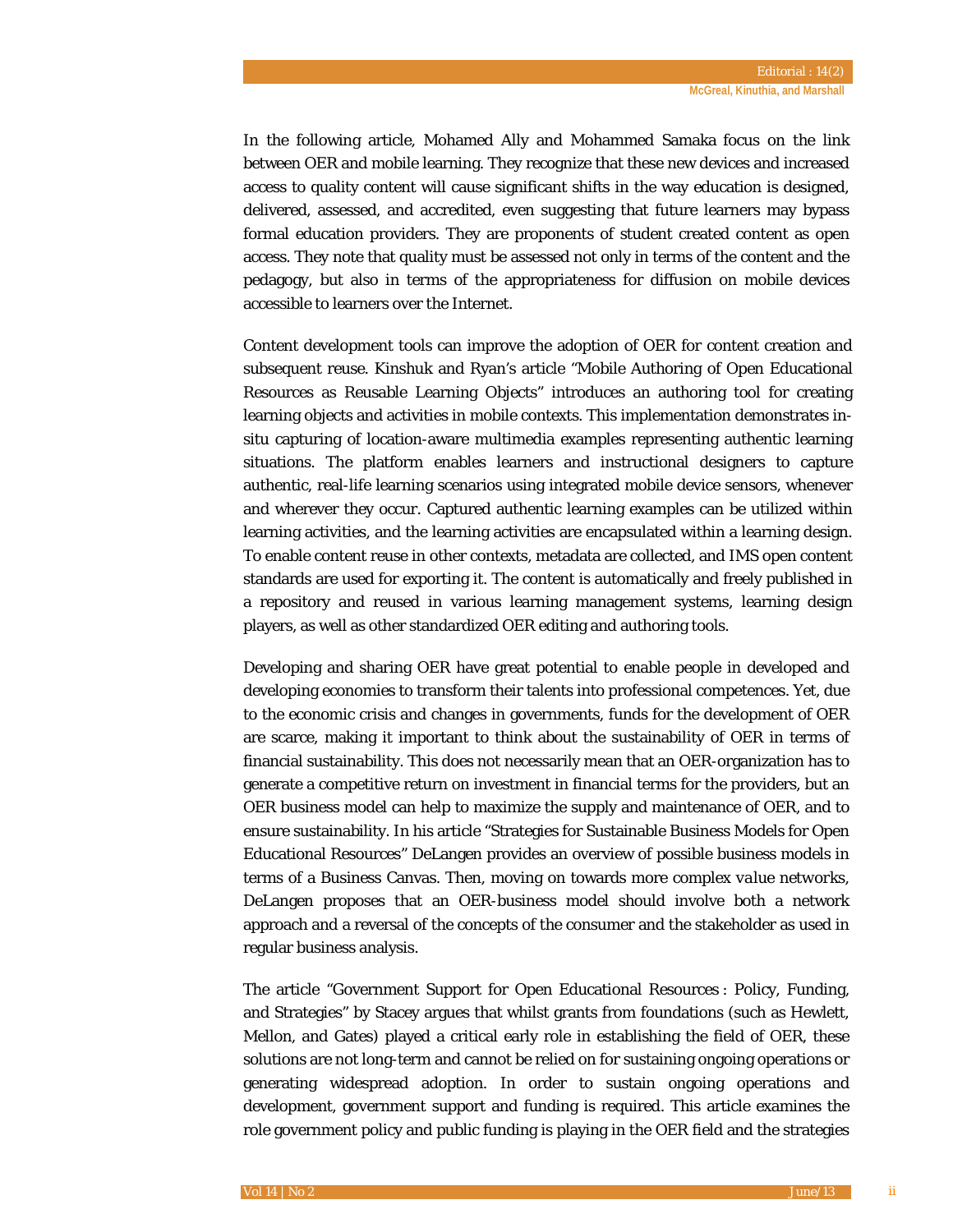and practices public funders are using, including taking over from the early stage funding that foundations provided.

The evolution from paper to online production and consumption of instructional materials is a disruptive technology in which much lower cost and increased accessibility of online work opens the product to a completely new group of potential users. The scholarly and professional discourse related to OER has largely focused on open learning objects, courseware, and textbooks. However, especially in graduate education, articles published in scholarly journals are often a major component of the course content in formal education. Further, open access journal articles are critical to expanding access to knowledge by scholars in the developing world and to fostering citizen science, by which everyone has access to the most current academic information and research results. In the article "Open Access Scholarly Publications as OER" Anderson presents the rationale, common practices, challenges, and personal anecdotes from a journal editor on the production, use, and reuse of peer-reviewed scholarly articles as OER. Anderson also highlights some of the challenges, economic models, and evidence for quality of open access journal content and looks at new affordances provided by the Net for enhanced functionality, access, and distribution.

It can be argued that making OER sustainable cannot be left to the educational institutions, but should be facilitated in a national setting, by means of a national OER policy or strategy. Many countries (for example, Brazil, China, India, Indonesia, Japan, Korea, Poland, South Africa, The Netherlands, Turkey, UK, Vietnam) have introduced specific measures and subsidies in order to stimulate the production and use of OER. Some of these countries are considering a national OER approach. In such circumstances, a significant intervention with OER in the educational system will need to facilitate improvement in accessibility, quality, and efficiency at no extra cost. In the article "The LOGIC of National Policies and Strategies for Open Educational Resources" Mulder pays special attention to the Dutch Wikiwijs Program as an example of an intervention with a far-reaching scope.

OER in other languages besides English are growing in popularity. In his paper, Cobo analyses several other languages and focuses on "the language gap". He examines large databases and discusses the increasing relevance of technology in opening access and reports on some of the challenges for OER production and dissemination in other languages. These include not only the linguistic but also the cultural barriers that exist when OER are implemented.

The affordances of hypertext mark-up languages and the Internet coupled with the range of potential OER assets available means that visualization mapping approaches are useful and often necessary in both the design and development of OER. They are particularly helpful in understanding how to navigate and use OER once they are published. In "Visualization Mapping Approaches for Developing and Understanding OER" Connolly examines how a variety of visualization mapping methods have been